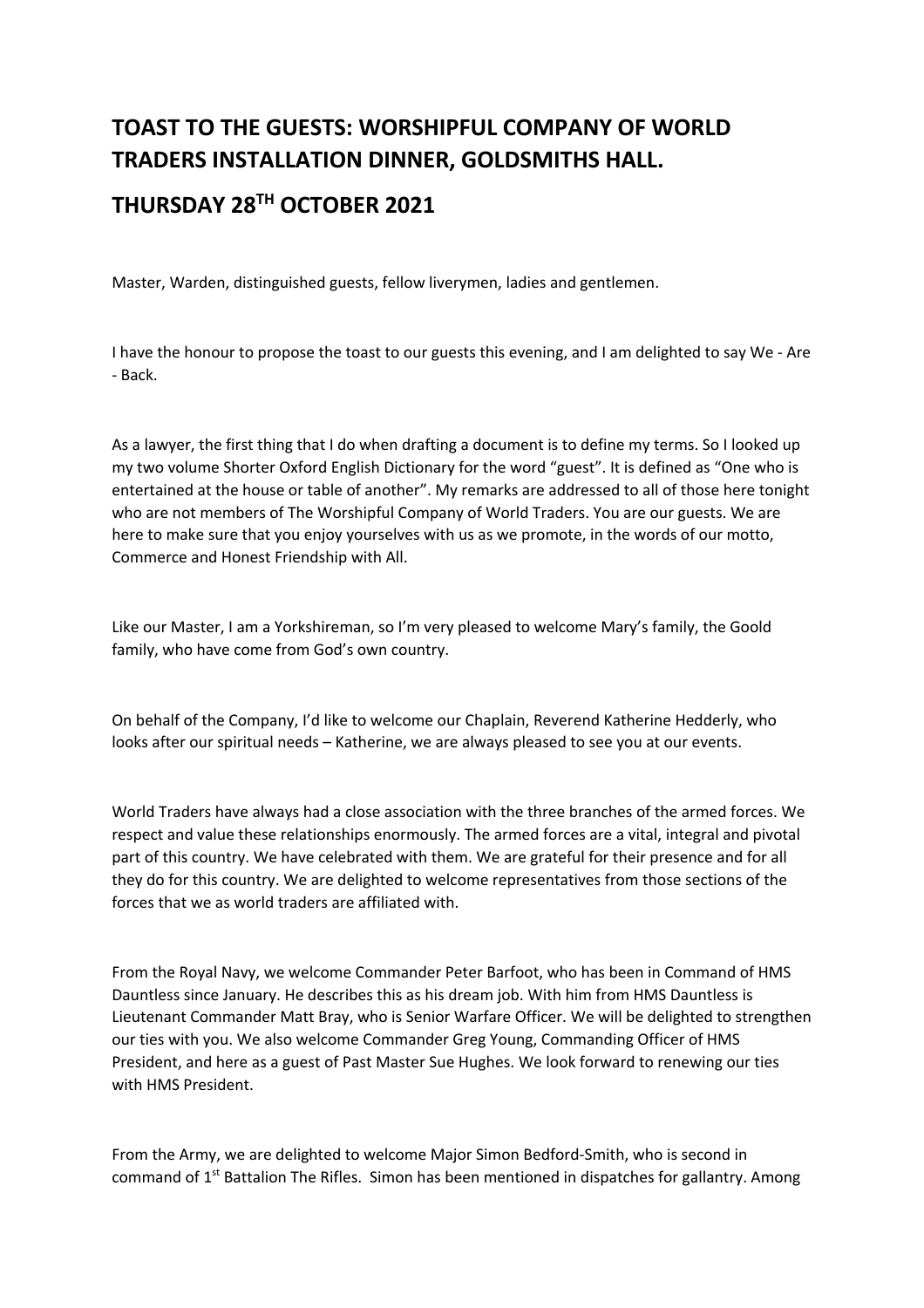his many world-wide deployments, Simon has been involved in training the Afghan Special Forces, and has worked with Iraqi Special Forces.

From the Royal Air Force, we welcome Wing Commander Hannah Bishop, who is here with her husband, British Airways Captain Scott Bishop. Hannah is a qualified helicopter tactics instructor and assumed command of No 28 (AC) Squadron at RAF Benson last November. Many World Traders have spent an enjoyable day on our annual outings to RAF Benson and have been fortunate to be taken up by helicopter for a bird's eye view of the Cotswolds.

We salute you all, and those who serve under you. We are delighted to see so many guests of World Traders here tonight. In the words of William Shakespeare, I bid you all a Hearty Welcome.

Those words are taken from The Tempest, and who better to lead us through a storm on the high seas than our guest speaker, The First Sea Lord and Chief of the Naval Staff, Admiral Sir Tony Radakin.

Admiral Sir Tony Radakin was commissioned in 1990. His operational service has involved the Iran/Iraq Tanker War, security duties in the Falklands, NATO embargo operations in the Adriatic, countering smuggling in Hong Kong and the Caribbean, and three command tours in Iraq. He is a law graduate and a Barrister, has an MA in International Relations and Defence Studies, and has graduated from several service and combined U. S. courses. One of his recent tasks was to appoint James Bond, well, Daniel Craig, an Honorary Commander of the Royal Navy. He is married, with four sons, and is a keen and adventurous sportsman on land and water.

He rose to be Chief of Staff of the Joint Forces Command, then Second Sea Lord, before being appointed First Sea Lord in 2019.

A few weeks ago, he was appointed Chief of the Defence Staff, a role he takes up at the end of November. On behalf of our Company, many congratulations and good luck in your new role.

Last month Sir Tony was involved with putting the AUKUS pact together. This is the British and American agreement to help the Australians build a fleet of nuclear-powered submarines. Clearly, Sir Tony, you are a world trader. In a comment column for The Times when the pact was announced, you wrote that "Global Britain needs to keep sailing out into the world with shared purpose and vision …to preserve our collective security and prosperity ." To us as world traders, these are wise words indeed.

On Sir Tony's appointment as Chief of the Defence Staff, The Times said that your friends describe you as "a really good bloke" and the article went on to say that you are known as "radical Radakin"